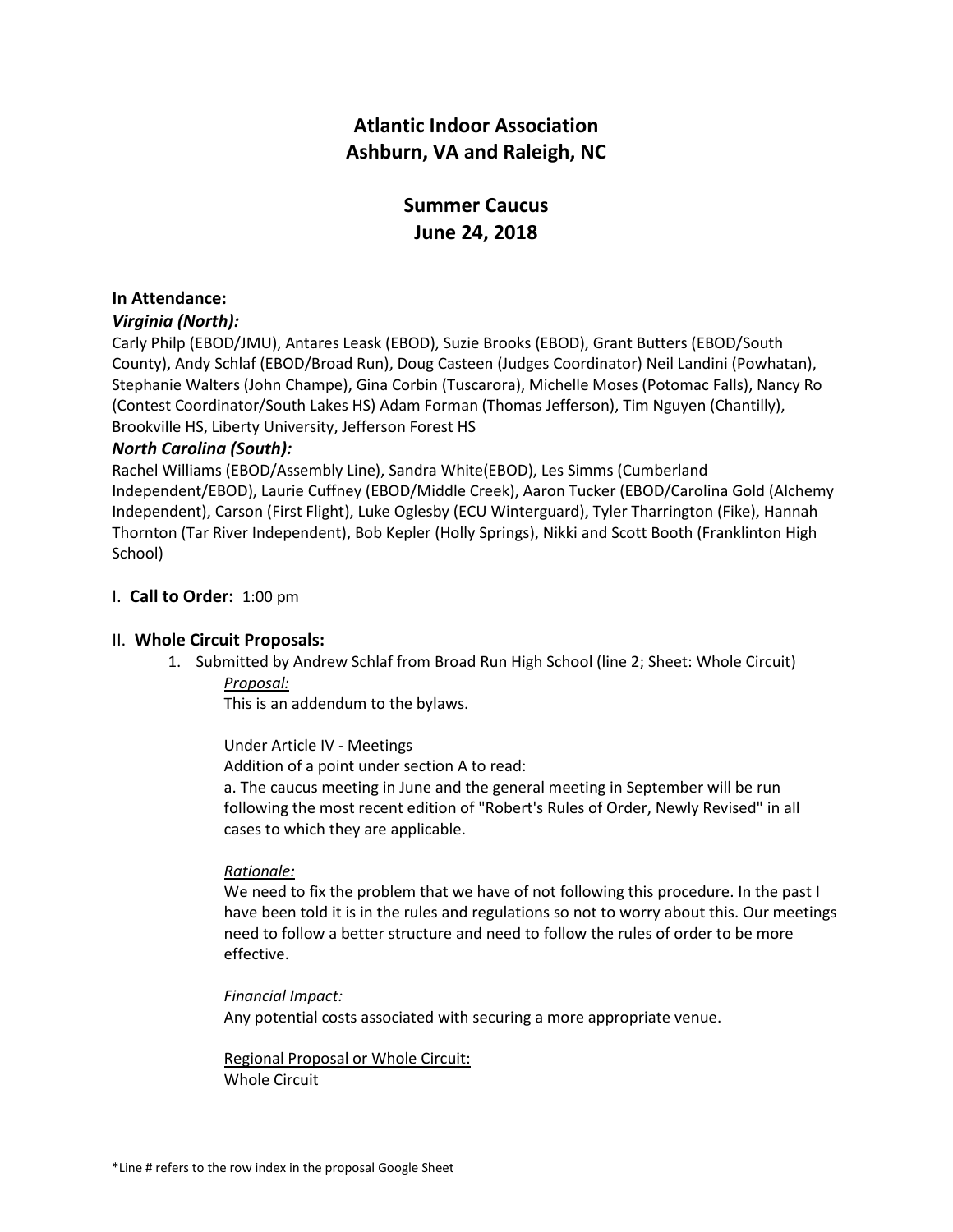#### *Discussion:*

Anything in the by-laws has to be followed exactly and can be held

#### **Friendly Amendment: None**

*Vote:* **To move forward to the fall meeting. Yea – 6 Nay – 16 Abs – 1 Motion fails**

2. Submitted by Andrew Schlaf from Broad Run High School (line 3; Sheet: Whole Circuit) *Proposal:*

By-law change: Under Article VIII

Add:

F. Parliamentarian

1. Will be appointed prior to or at the beginning of each caucus and general meeting by that region's President.

2. Will be responsible for knowing and maintaining Robert's Rules of Order Newly Revised as well as the documents that govern AIA.

3. Will work with the secretary of their respective region to track and update changes to documents that were made at the general meeting.

4. In the event of a committee which revises governing documents of AIA, the EBOD of each region may select a Parliamentarian to head that committee.

#### *Rationale:*

In order to make meetings run more smoothly and make sure that we are following Robert's Rules of Order.

*Financial Impact:* None

Regional Proposal or Whole Circuit: Whole Circuit

*Discussion:* Our current by-laws already allow for this option, but it is not currently required

# **Friendly Amendment: To remove the word Robert's accepted**

*Vote:*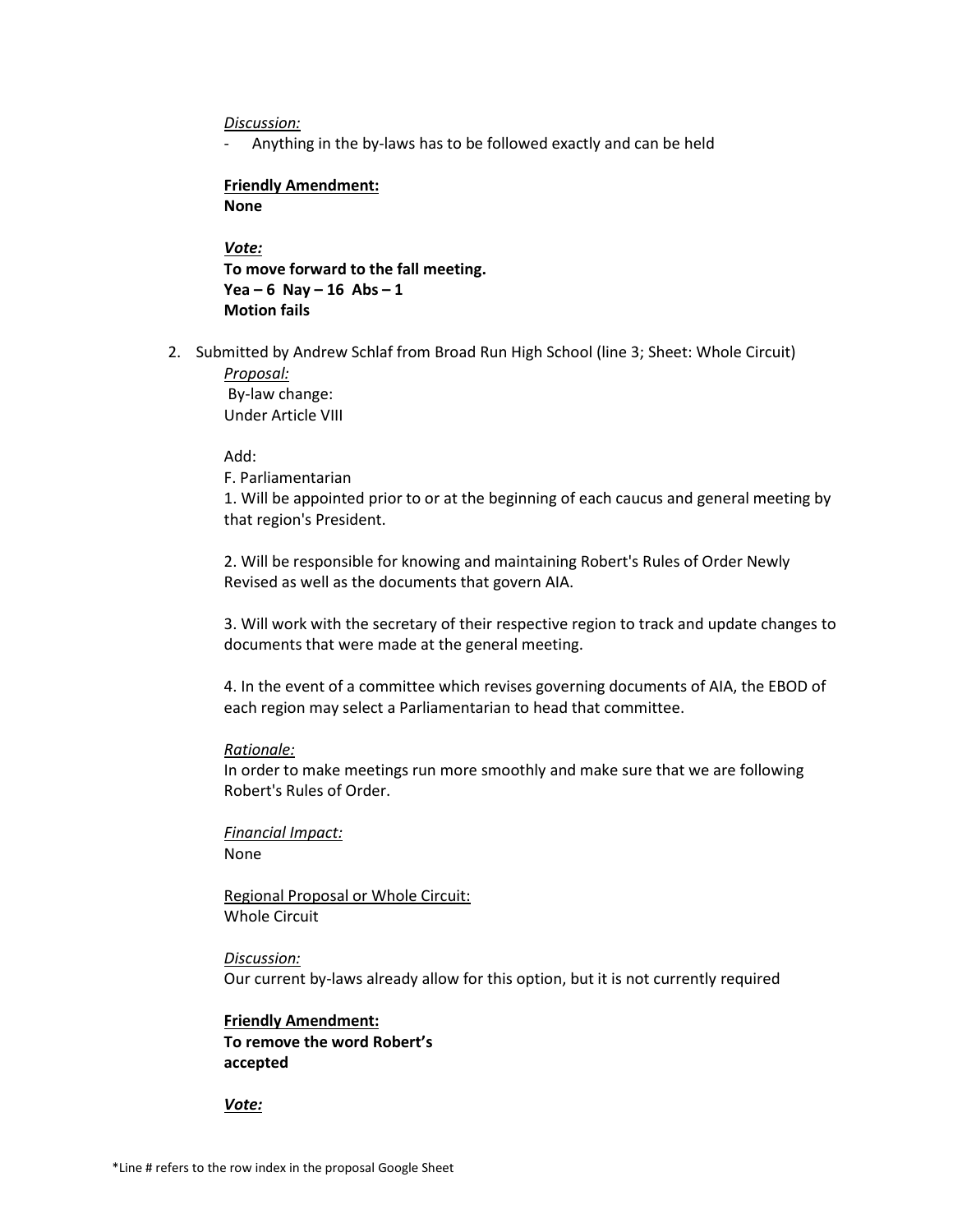# **Move forward to the fall meeting Yea – 12 Nay – 7 Abs – 4 Motion carries**

- 3. Submitted by Miles Strebeck from North EBOD (line 4;Sheet: Whole Circuit)
	- *Proposal:*

"Revise Article IX, E. Sound Tech/Announcer, 1. to

""These individuals are coordinated by the Contest Coordinator."""

#### *Rationale:*

There are no VPs for Color Guard/Percussion, and the CG/Percussion Coordinators do not perform this responsibility. This change is what we do in practice.

*Financial Impact:*

None

Governance Board Opinion add "or designee by the EBOD of each region"

Regional Proposal or Whole Circuit: Whole Circuit

*Discussion:* None

**Friendly Amendment: add "or designee by the EBOD of each region" accepted**

# *Vote:*

**To move forward to the fall meeting Yea – 24 Nay – 0 Abs – 1 Motion** 

4. Submitted by Miles Strebeck from North EBOD (line 5;Sheet: Whole Circuit)

# *Proposal:*

Strike the sentence "Each scholastic group must be approved by one school and compete under that sponsoring school name only." from Rules and Regulations 3.1.

# *Rationale:*

WGI policy already covers this (Color Guard Rulebook 1.2.1.) The current AIA policy overrides the WGI rulebook and prevent a scholastic group from competing as the name of the district, which is allowed by WGI. We should use WGI's policy.

*Financial Impact:*

None

Regional Proposal or Whole Circuit: Whole Circuit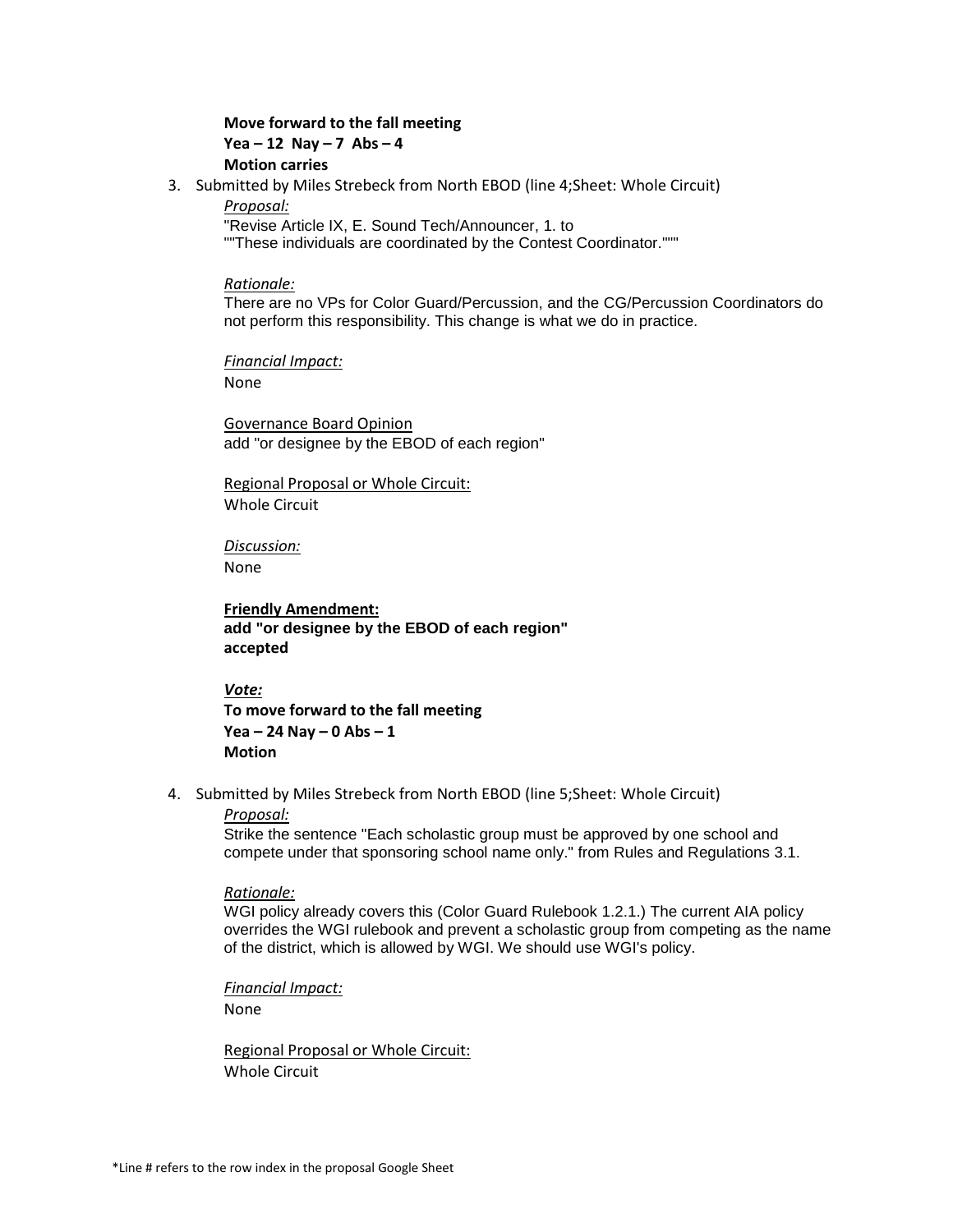*Discussion:* None

**Friendly Amendment: None** 

*Vote:* **To move forward to the fall meeting Yea – 25 Nay – 0 Abs – 0 Motion carries**

5. Submitted by Miles Strebeck from North EBOD (line 6;Sheet: Whole Circuit)

*Proposal:* Strike rule 3.2.

*Rationale:*

What is the purpose of this rule? WGI covers it in the Rulebook. Specifically, it states "Color guards should make every effort to compete in the class for which they are most suited." and later, "All Color Guards are subject to review for potential misclassification"

*Financial Impact:* None

Regional Proposal or Whole Circuit: Whole Circuit

Governance Board Opinion 3.2.1 becomes 3.2

*Discussion:* None

**Friendly Amendment: 3.2.1 become 3.2 Accepted**

*Vote:* **To move forward to the fall meeting Yea – 25 Nay – 0 Abs – 0 Motion** 

6. Submitted by Miles Strebeck from Oakton HS (line 7;Sheet: Whole Circuit)

*Proposal:* "Amend Article V - Officers, F. 2. to ""Futhermore, that individual may be barred from ever holding an elected position on the EBOD, as determined by the ED."""

*Rationale:*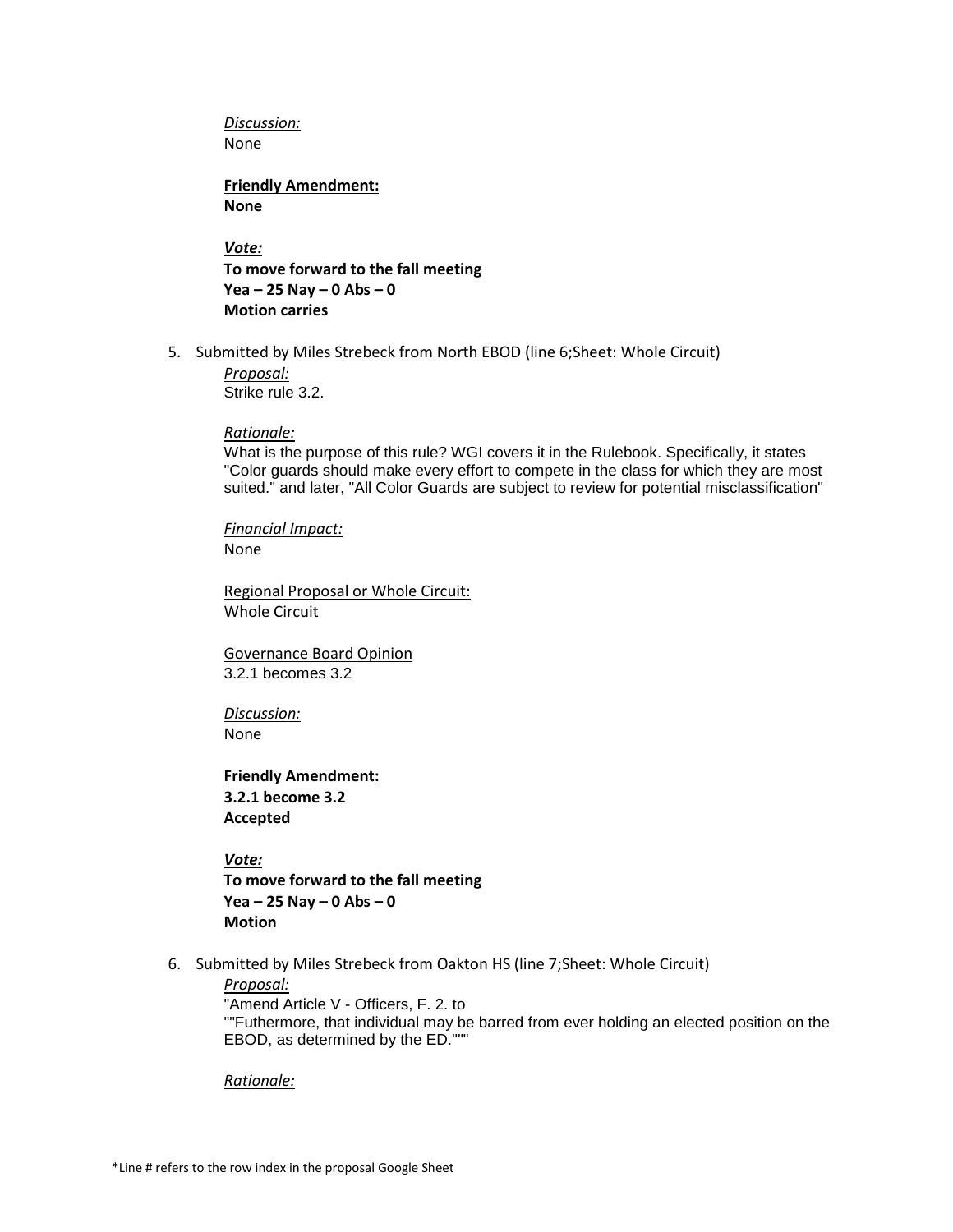I'm not sure why this provision is in here. Has this ever been exercised in the past, and if so, who made the determination that someone could be barred. I want to clarify who has the authority to "ban for life".

*Financial Impact:* None

Regional Proposal or Whole Circuit: Whole Circuit

Governance Board Opinion amend to "as determined by the Governance Board"

# **No representative so removed from agenda**

7. Submitted by Miles Strebeck from Oakton HS (line 8;Sheet: Whole Circuit)

# *Proposal:*

Amend rule 5.2.1. to read "Color guard units may be reclassified up through three weeks prior to Circuit Championships."

# *Rationale:*

This change sets the end of the reclassification period as it relates to circuit championships and not from the beginning of the season. As Championships can change from year to year due to Easter and the start of the season may also change, it sets the end of reclassification in relation to the end of the season.

*Financial Impact:*

None

Regional Proposal or Whole Circuit: Whole Circuit

# **No representative so removed from agenda**

8. Submitted by Miles Strebeck from Oakton HS (line 9;Sheet: Whole Circuit)

*Proposal:*

Stike this sentence from 5.4. "The unit must provide a videotape of the performance in question." (IF THIS SENTENCE STILL EXISTS IN THE RECLASSIFICATION LANGUAGE)

# *Rationale:*

I do not know if this sentence was changed during the September 2017 meeting. If it remains unchanged in the current and correct rulebook, I would like to strike it. Color guard units may not have the copyright permissions to videotape their own performance. If a unit wishes to appeal the determination to reclassify them, they can present alternative evidence, or a videotape of a rehearsal with similar production value. The onus of proving that the unit has been misclassified remains on the unit director, and s/he should not be required to produce something s/he may not have.

*Financial Impact:*

None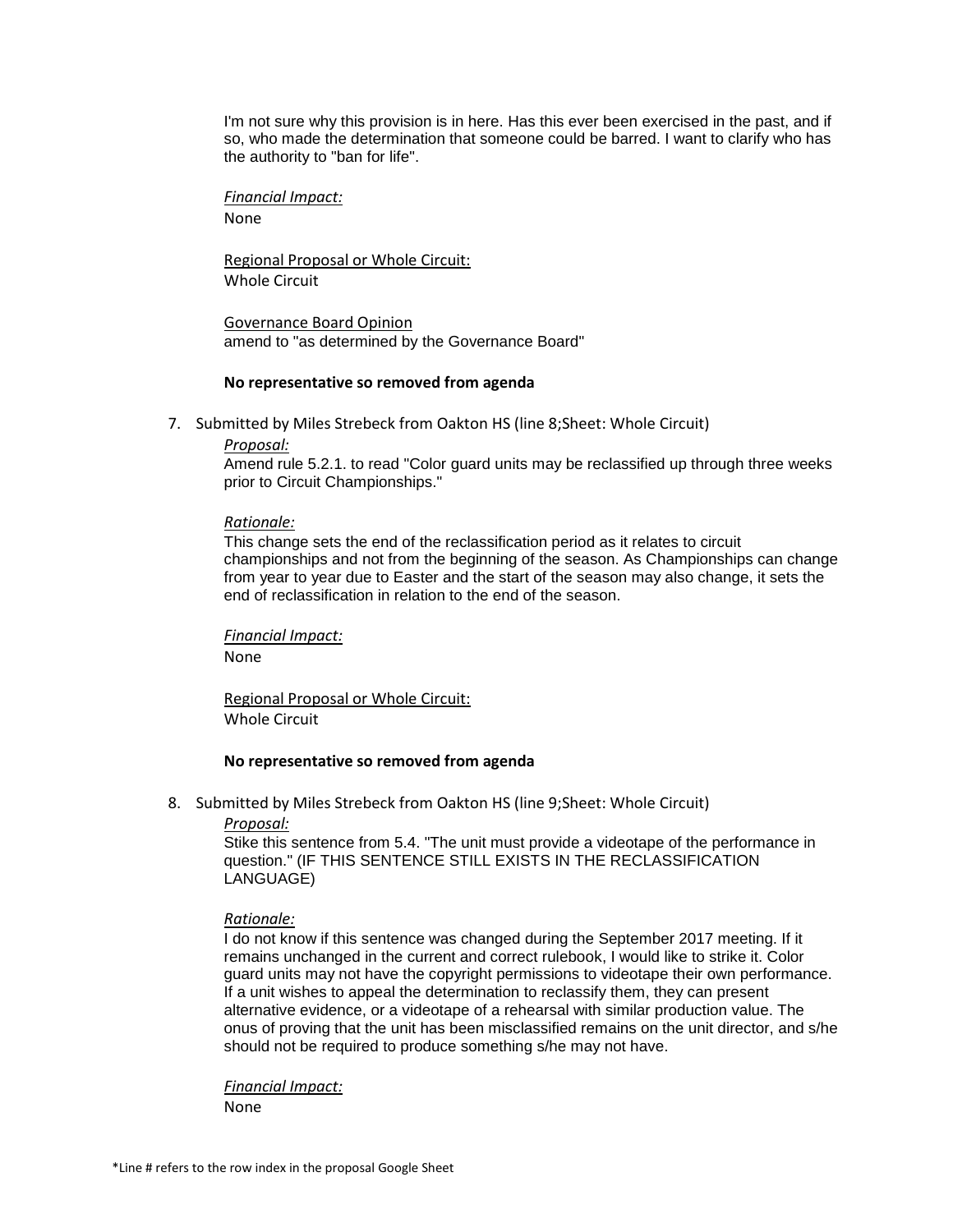Regional Proposal or Whole Circuit: Whole Circuit *Governance Board Opinion:* do not support

#### **No representative so removed from agenda**

9. Submitted by Miles Strebeck from Oakton HS (line 10;Sheet: Whole Circuit)

*Proposal:*

Each unit, not organization, should receive two director's passes for the duration of the season.

#### *Rationale:*

Organizations with multiple units usually have directors for each unit. This simplifies and clarifies the process of issuing directors passes, especially when organizations arrive at different times/dates for their initial performance. It is a benefit to each unit to have two director's passes.

#### *Financial Impact:*

Loss of sales of additional director's passes, a few fewer tickets purchased at show sites.

Regional Proposal or Whole Circuit: Whole Circuit

# **No representative so removed from agenda**

10. Submitted by Miles Strebeck from Oakton HS (line 11;Sheet: Whole Circuit)

# *Proposal:*

"Add to By-laws, Article III - Membership, C.

- ""(For a member to be in good standing, a unit must have:
- a. had at least one unit compete in the most recent season of competition;
- b. have a zero balance with AIA; and
- c. accept and abide by the Rules and Regulations of AIA."""

# *Rationale:*

There should be a clear mechanism so that units are clear that they must abide by our rules and regulations, specifically Section 6 regarding the Code of Conduct and Responsibility. This provision will allow AIA to take disciplinary action against units that violate the Rules and Regulations for reasons such as harassment, poor treatment of a show host, poor treatment of volunteers, staff, other units, etc or in someway make AIA a less positive experience for our members.

*Financial Impact:*

None

Regional Proposal or Whole Circuit: Whole Circuit

#### **No representative so removed from agenda**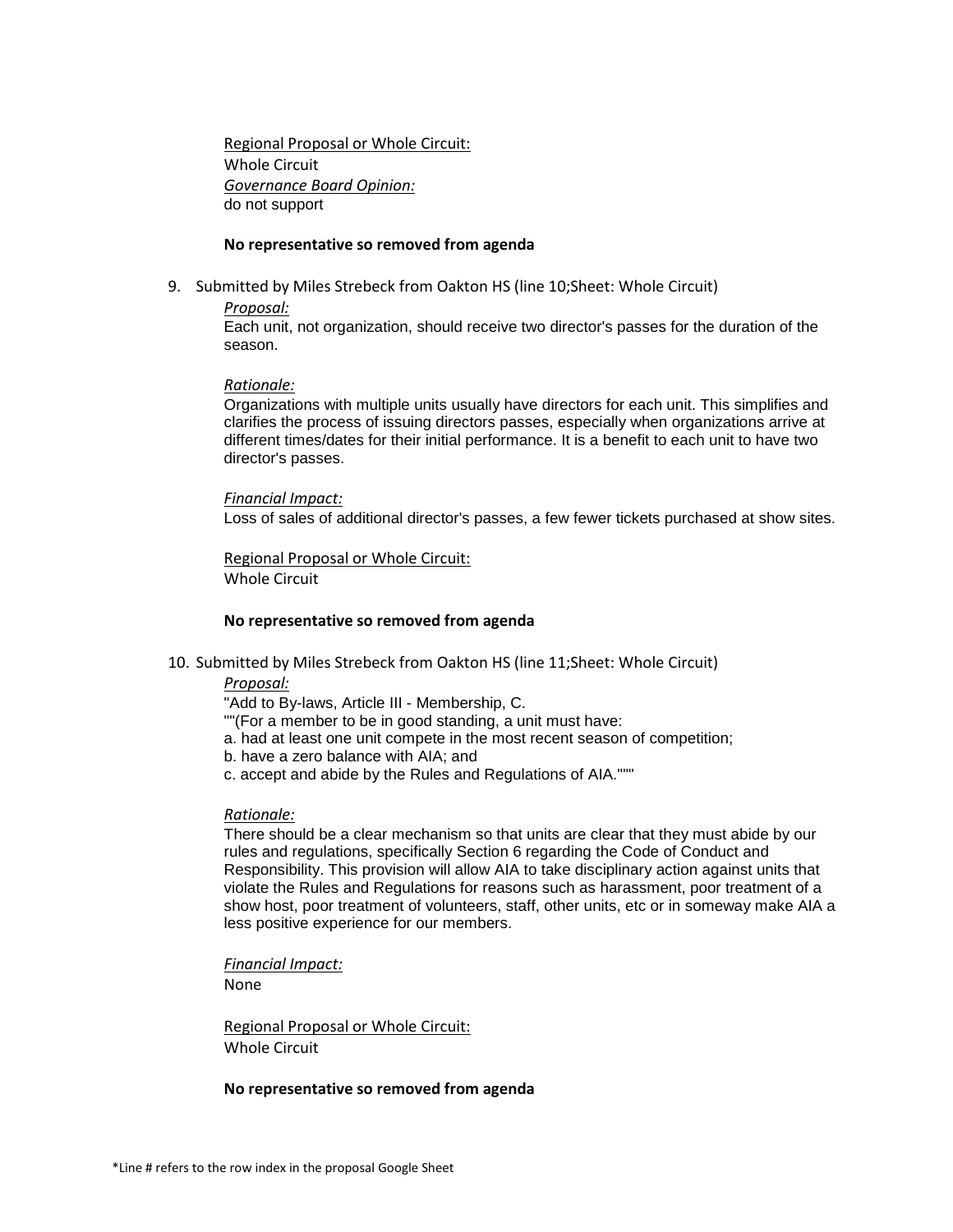# 11. Submitted by Miles Strebeck from Oakton HS (line 12;Sheet: Whole Circuit)

# *Proposal:*

"Revise ByLaws Article II, A. from ""AIA has two regions; North and South. Members may choose to compete in either region."" to

""AIA has two regions: North and South. Members may associate with either region. "

#### *Rationale:*

As written, this clause is restrictive and could be read to mean that units could only compete in one region and not both. This languages eliminates that concern by getting at the nature of the sentiment, which is that units associate with one region for championships, voting, etc; but may compete in whichever shows they prefer in AIA.

# *Financial Impact:*

None

Regional Proposal or Whole Circuit: Whole Circuit

#### **No representative so removed from agenda**

12. Submitted by Miles Strebeck from Oakton HS (line 13;Sheet: Whole Circuit)

#### *Proposal:*

Strike the word "equally" and "each" from By-laws, Artivle VI - Governance Board, B. 1. so that it reads "This budget will be split by region"

# *Rationale:*

Budgets are unequal due to many factors. While it may have been necessary to have split it equally when the regions were separated, it is not equal now.

*Financial Impact:* None

Regional Proposal or Whole Circuit: Whole Circuit

# **No representative so removed from agenda**

# III. Whole Circuit New Business

1. Submitted by Rachel Williams from Governance Board (line 15;Sheet: Whole Circuit) *Proposal:*

AIA should undergo a full financial audit, to be scheduled by Fall Caucus

# *Rationale:*

Since the regional split, it had become apparent that we need to analyze our current financial structure and consider a professional opinion on how to restructure our finances, in order to ensure full compliance with 501c3 fiscal policy.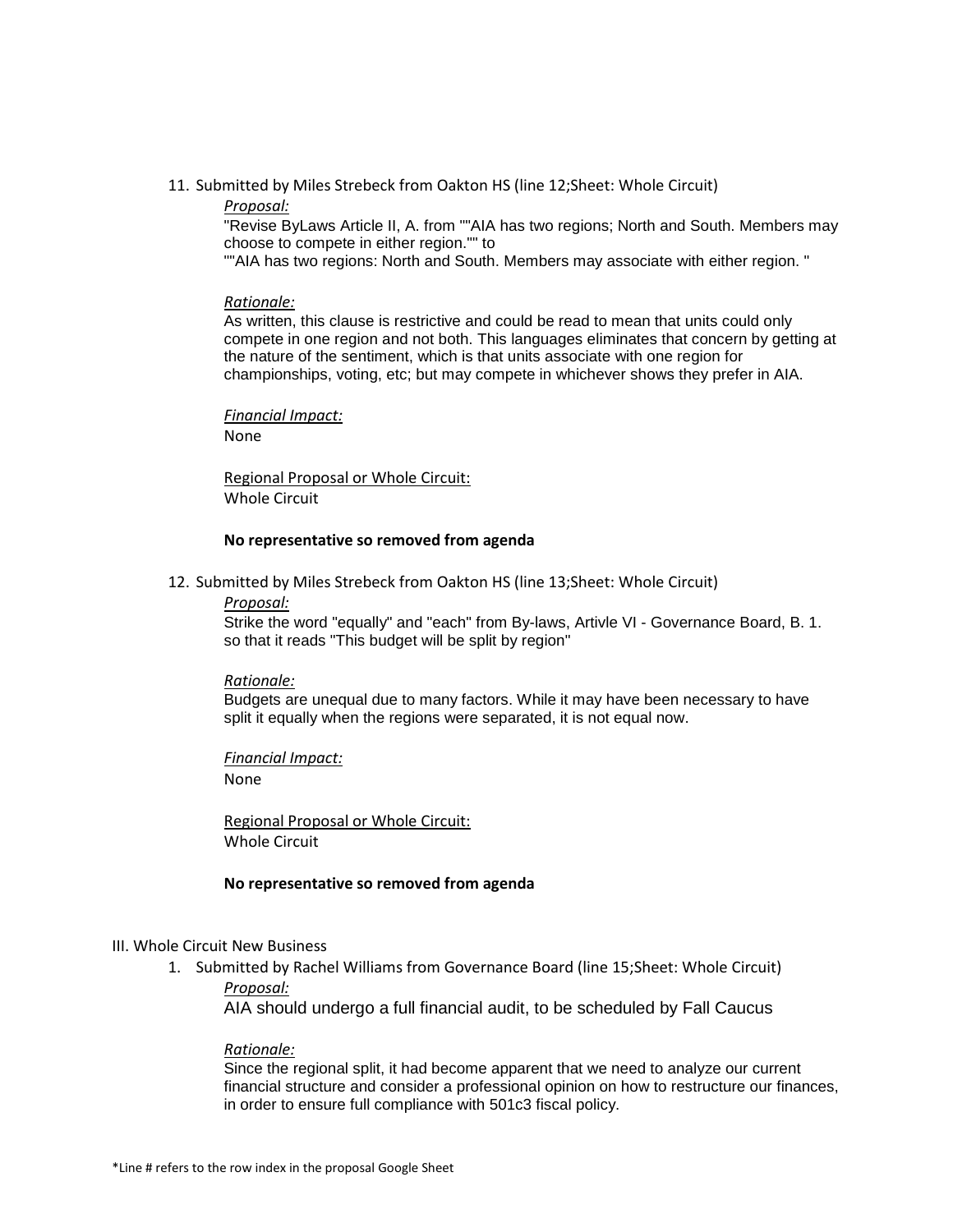*Financial Impact:* cost of audit, currently unknown

Regional Proposal or Whole Circuit: Whole Circuit

*Discussion:* None

**Friendly Amendment: None**

*Vote:* **To move forward to the fall meeting Yea – 25 Nay – 0 Abs – 0 Motion carries**

2. Submitted by Rachel Williams from Governance Board (line 16 and 17; Sheet: Whole Circuit) *Proposal:*

A full restructure of Article VIII Sect A : Executive Treasurer.

# *Rationale:*

Since the regional split, it has become apparent that we need a better system for the management of funds and resources. This will ensure that both Executive Boards and the Governance Board have all the necessary financial information required to efficiently run the circuit in a manner that is both beneficial and transparent to member units while maintaining compliance with all current 501c3 fiscal policies. This proposal gives both Eboards access to financial resources while also providing a system of checks and balances to expediently manage local and circuit wide expenses and incomes.

**Restructure** 

A. Treasury

1. Executive Treasurer

The executive treasurer will be responsible for overseeing all financial transactions conducted by AIA and ensuring AIA's continued compliance with all 501c3 fiscal policy. The ET should be an experienced professional in a financial field, hired each year by the Governance board. The yearly contract should initiate at Fall Caucus and terminate at the following Fall Caucus. Responsibilities of the ET include but are not limited to: A. Assisting with creation of annual budget

B. Balancing all accounts receivable and payable.

C. All payments made by ET must be approved by two members of the Governance Board, one member from each region.

D. Ensuring that both regions operate in accordance with the yearly budget.

E. Should attend meetings at the request of the Governance Board.

F. Provide all relevant information and assist with filing all appropriate state and federal tax documents.

2. Regional Treasurer

Each regional Executive Board shall appoint a Regional Treasurer to manage the daily fiscal responsibilities of the circuit. The RT should be appointed at the Fall Caucus for a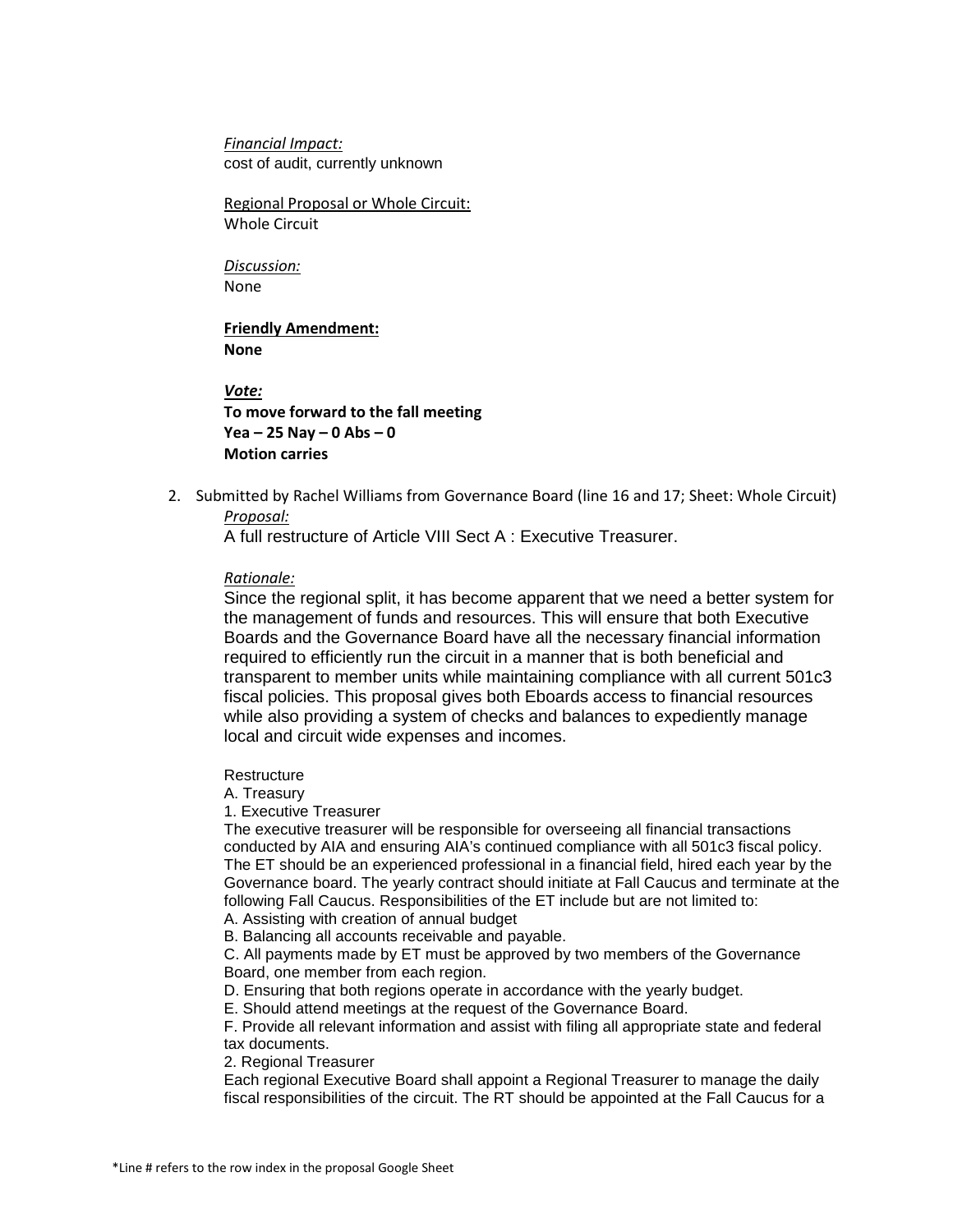one year term, terminating at the following Fall Caucus. Responsibilites of the RT include but are not limited to:

A. Assisting with the creation of annual budget.

B. Executing and reporting all accounts receivable and payable.

C. All payments made by a RT must be documented, receipted, and reported to the Executive Treasurer.

1. All payments made by the RT that are not directly in line with a line item of the annual budget or exceed a set amount, to be determined annually by the ET and GB, must be approved by one member of that regions Executive Board.

D. Ensure that the regions finances operate in accordance to the annual budget and report all transactions to the ET

E. Should attend meetings at the request of the regions Executive Board.

F. Provide all relevant information and assist with filing all appropriate state and federal tax documents.

*Financial Impact:* None, already a line item for this

Regional Proposal or Whole Circuit: Whole Circuit

*Discussion:* None

**Friendly Amendment: None**

*Vote:*

**To move forward to the fall meeting Yea – 25 Nay – 0 Abs – 0 Motion** 

3. Submitted by Grant Butters (line 18; Sheet: Whole Circuit)

Would like to see us not have a fall meeting. Proposals submitted online and can leave feedback. This meeting seems redundant.

**Discussion** 

- The summer meeting also has components that need to be taken care of and done during the summer.
- Clarification up North that the preference is to have the entire meeting during July
- The September meeting allows us to consider and address changes that are coming down from WGI and double check that we are staying in alignment.

# **Withdrawn**

4. Submited by Andrew Schlaf from Broad Run High School (line 19; Sheet: Whole Circuit) *Proposal*

Strike current 7.0 Rules of Order and replace with a new 7.0

7.0 Regulatory Procedures

7.1 AIA meetings will be conducted in the manner following Robert's Rules of Order Newly Revised.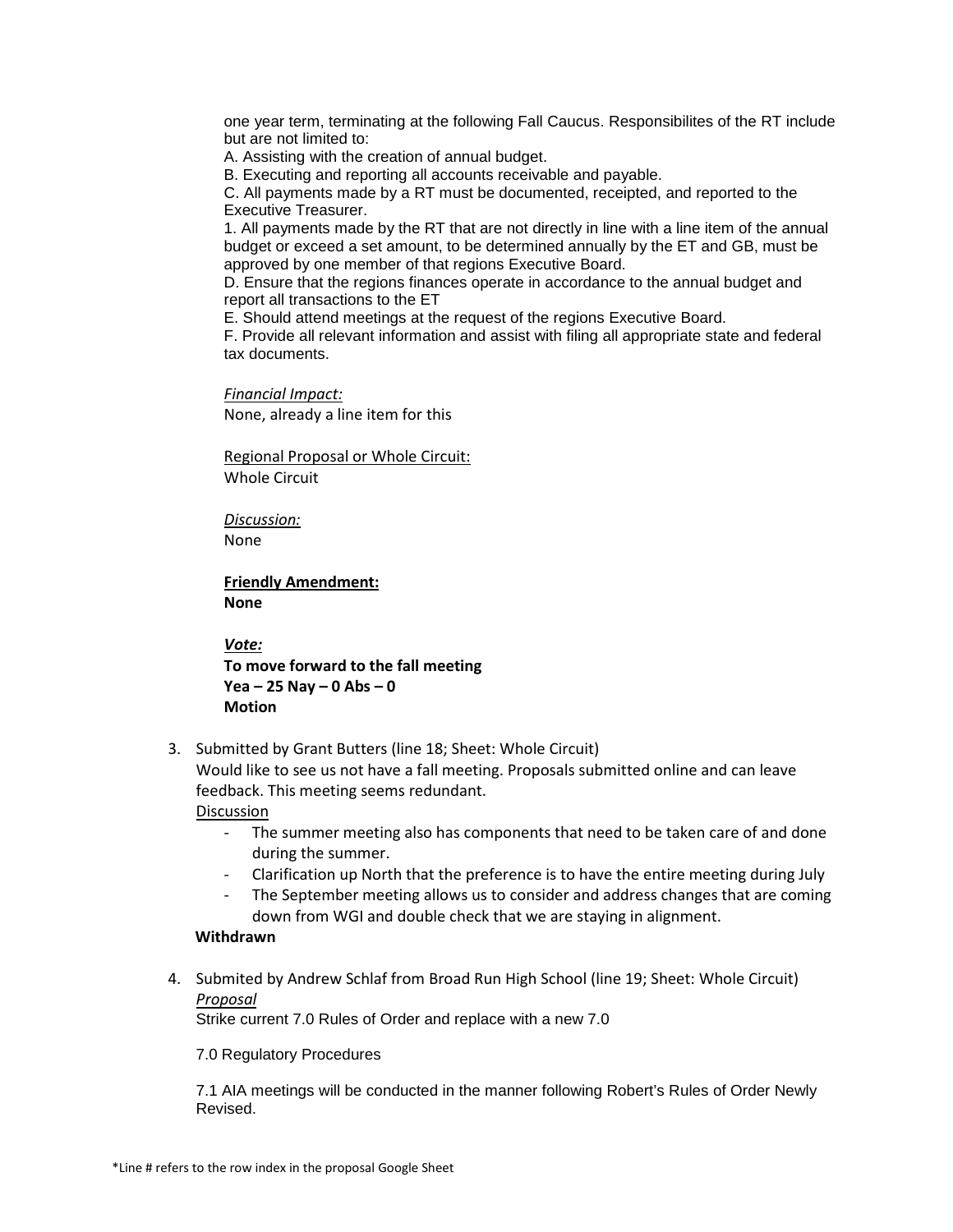7.2 These Rules and Regulations may be amended and revised when necessary by a majority vote of the Primary Voting Body (PVB) at the Fall General Meeting. Proposals for changes must be submitted to the ED before the summer caucus meeting for them to be reviewed at the caucus meeting.

# *Discussion*

- Suggestion that this should be an addition to the by-laws **Withdrawn**

5. Andrew Schlaf from Broad Run High School

# *Proposal*

Amend Article XI to read: A. These bylaws may be amended when necessary by two-thirds majority of the Primary Voting Board (PVB). Proposed amendments must be submitted to the ED prior to the summer caucus meeting, at which they will be discussed.

# *Rationale*

Do not have a clear outline for how rules and regulations are amended and voting on.

# *Vote:*

**To table for further development Yea – 24 Nay – 0 Abs – 1 Motion carries** 

Whole Circuit Meeting Adjourned 1:40 pm

# IV. Regional Meetings

- A. South Region Meeting Call to Order: 1:40 pm
	- 1. Submitted by Scott Booth from Franklinton High School (line 2;Sheet: South Region)

# *Proposal:*

Rule/regulation color guard class A2. Color guard performance order at championships should been seeded based on the units final score at a local show.

# *Rationale:*

With championships being divided in regions, and no prelims/finals format seeding performance order rewards units for their achievements during the regular season. Having performance order as a random draw really makes championships just like any other local show.

*Financial Impact:*

None

Regional Proposal or Whole Circuit: Whole Circuit

# *Discussion:*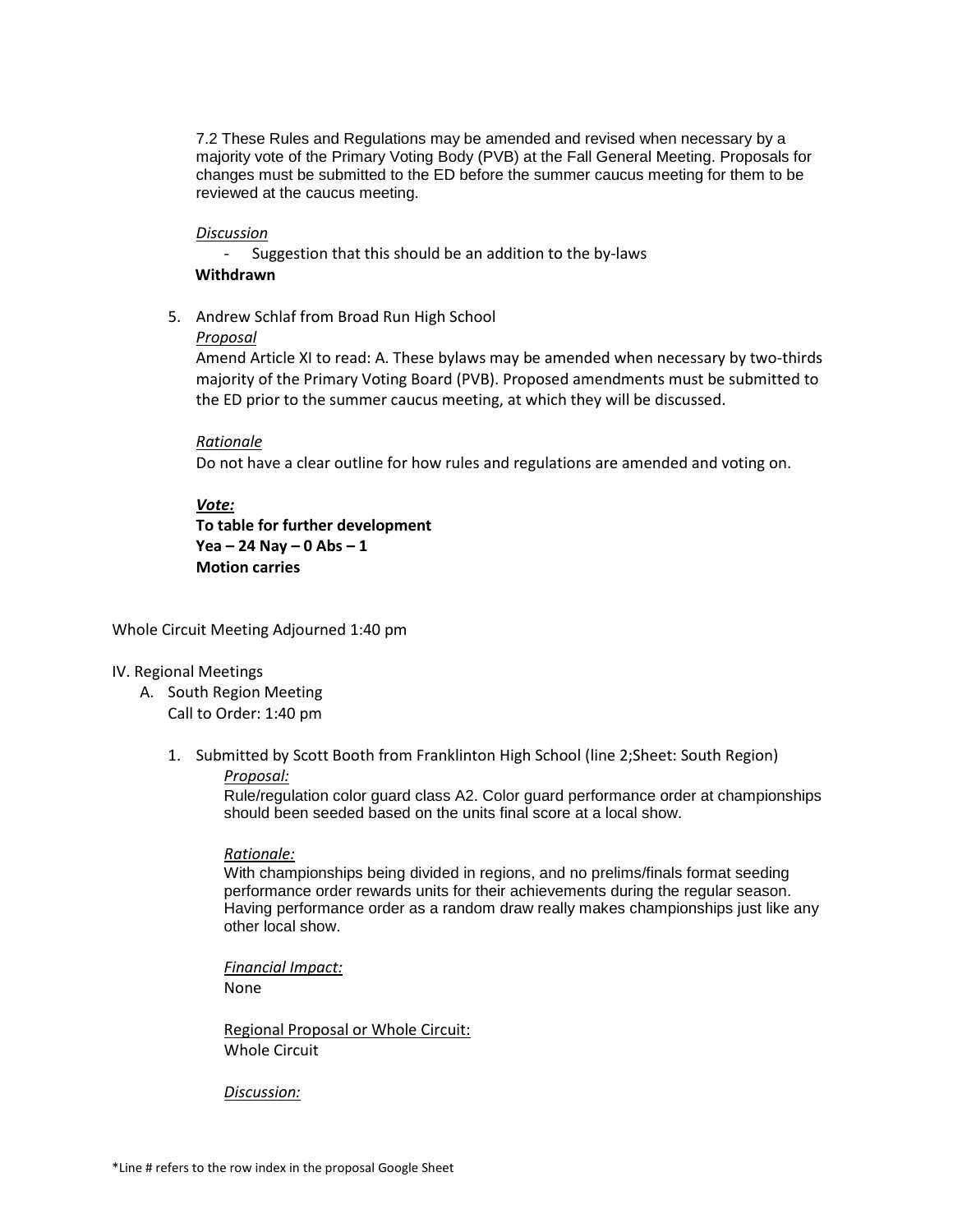- WGI seeds when a class surpasses 15 units

*Vote:* **To move forward to the fall meeting Yea – 1 Nay – 5 Abs – 4 Motion fails**

# South New Business

1. Aaron Tucker from South EBOD

# *Proposal:*

Put into by-laws and rules and regulations that the voting roster will be cut off at after the call to order and tracking of what organization votes for what. **Withdrawn** 

Meeting Adjourned 2:05 pm

- B. North Region Meeting Call to Order 1:40 pm
	- 1. Submitted by Jim Mutcheler from Jefferson Forest High School

# *Proposal*:

I would like to suggest AIA add an I&E portion to championships. This can be done in between prelims and finals with the winners announce during the awards ceremony. I would suggest this be categorized by independent and scholastic.

# *Rational:*

It would give some of our performers additional drive to improve on their skills and also create some comradery between the different programs.

# *Financial Impact*: Additional costs for judges

*Regional Proposal or Whole Circuit:* North Region Specific

# *Discussion:*

Done in other circuits. Could we do it on a different day than championships? Could we get directors to volunteer to judge rather than bringing judges? Have an entry fee. Where do we hold the event? After championships? Educational day with clinics possibly? Ask membership for thoughts. How would we do logistics? Split between Independent and Scholastic

# *Vote:*

**Table to have Board put together a proposal for September Yea – 15 Nay – 0 Abs – 0 Motion passes**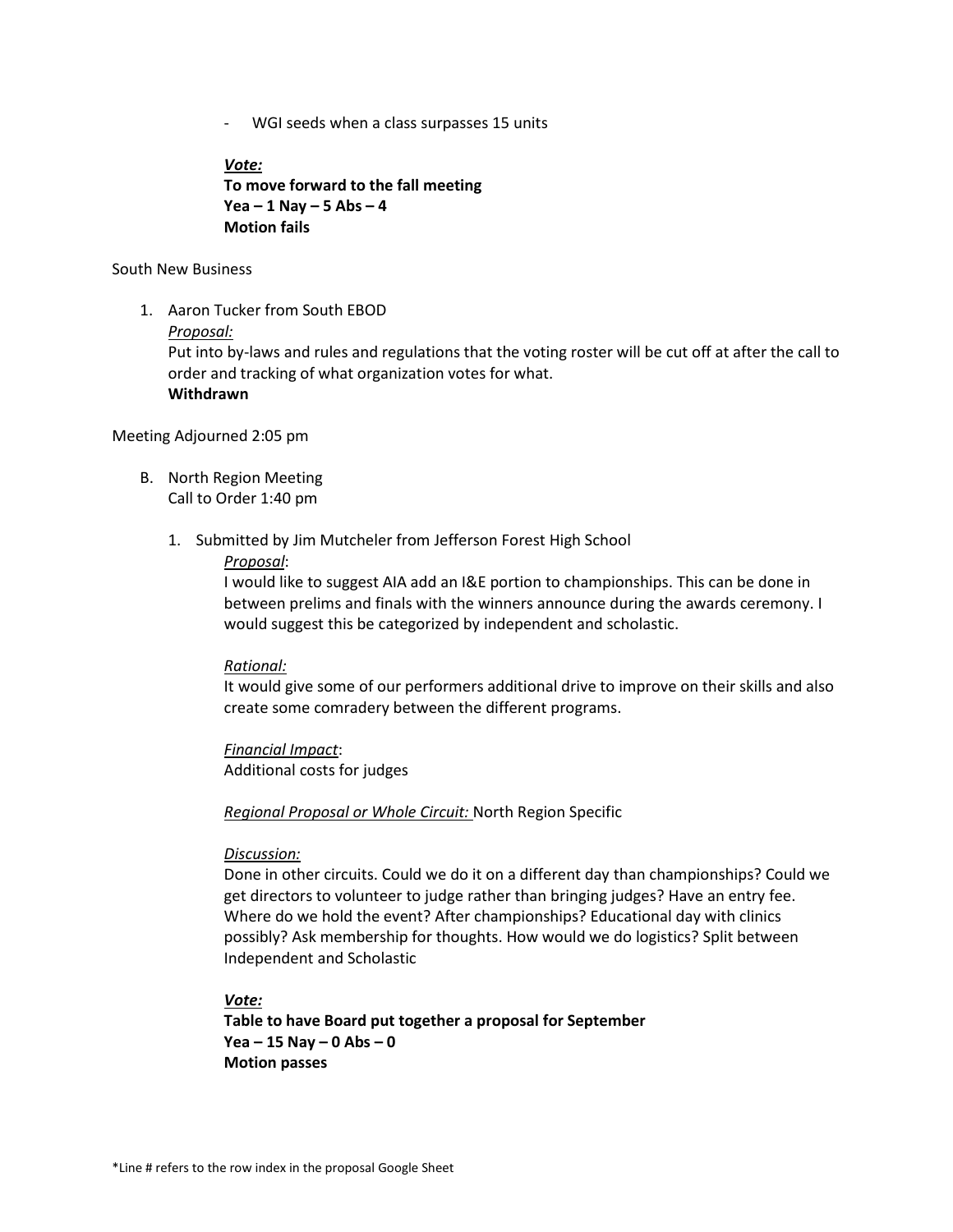2. Submitted by Miles Strebeck from Oakton High School

# *Proposal*:

At Color Guard Championships in the North, classes of more than 15 units should be split into divisions.

# *Rational:*

We already have divided A class into three parts and Regional A class into two parts on the basis that these classes were two large to adjudicate fairly and it was more beneficial to the students to not be announced in a place lower than the teens. We can follow the lead of other circuits such as NTCA, FFCC, and WGASC to lower the number of units in a class. Even at WGI regionals and Championships, they limit the class size of a prelims run to no more than 12-14 units in order for each group to be fairly adjudicated.

*Financial Impact*: Additional cost of medals and trophies.

*Regional Proposal or Whole Circuit:* North Region Specific

# **No representative so removed from agenda**

# North New Business

1. Submitted by Doug Casteen – In lieu of Miles Strebeck

# *Proposal*:

At Color Guard Championships in the North, classes of more than 15 units should be split into divisions.

# *Rational:*

We already have divided A class into three parts and Regional A class into two parts on the basis that these classes were two large to adjudicate fairly and it was more beneficial to the students to not be announced in a place lower than the teens. We can follow the lead of other circuits such as NTCA, FFCC, and WGASC to lower the number of units in a class. Even at WGI regionals and Championships, they limit the class size of a prelims run to no more than 12-14 units in order for each group to be fairly adjudicated.

*Financial Impact*: Additional cost of medals and trophies.

*Regional Proposal or Whole Circuit:* North Region Specific

# *Discussion:*

Redistribute the 5 classes better. Bottom is very heavy. Split the giant classes so there isn't a 23<sup>rd</sup> place. Could make judging easier, seeding did help but it didn't prejudge the competition, we had groups that went on early that were in contention for medals. It